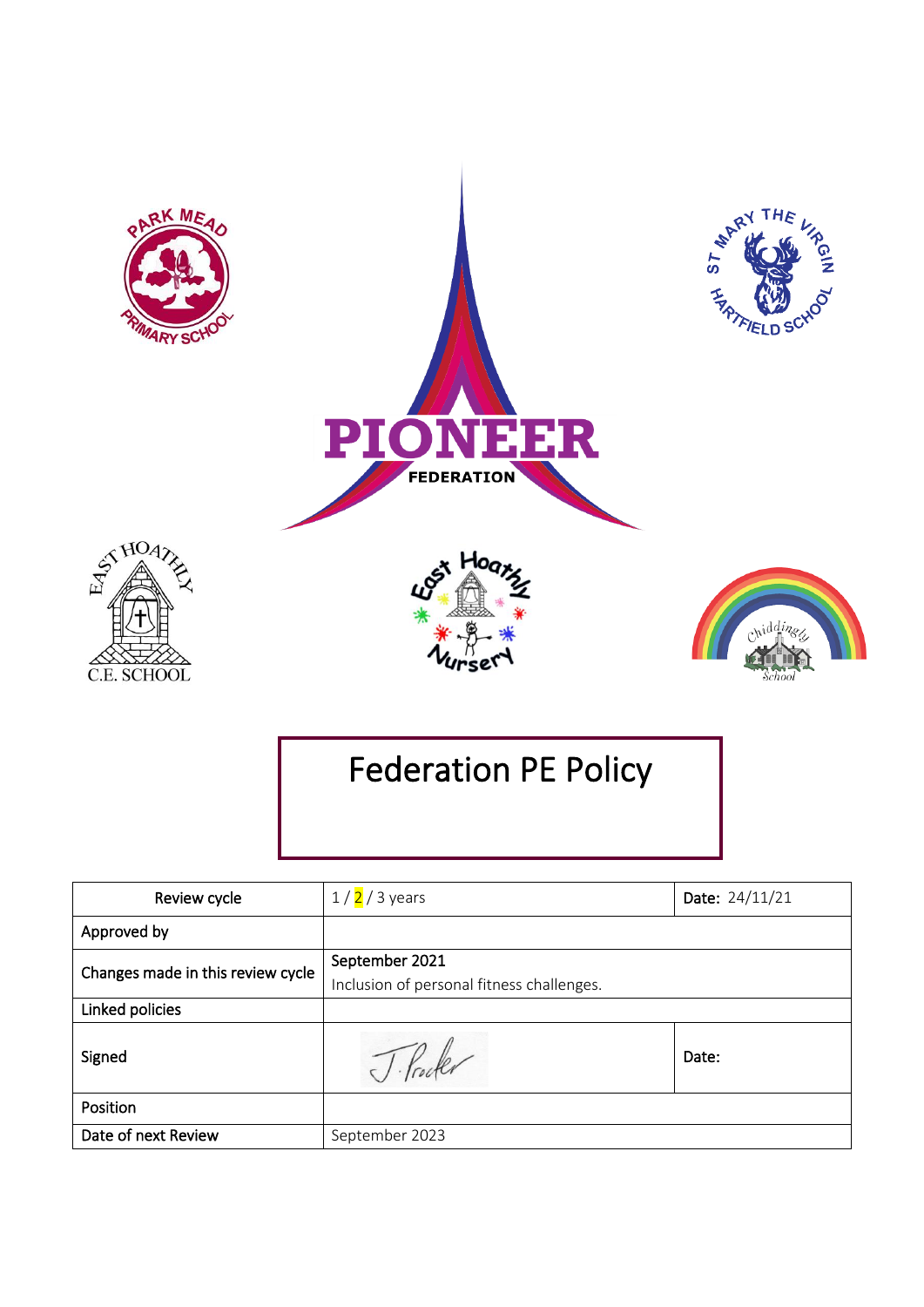# **Curriculum Statement**

## **Intent**

The Pioneer Federation recognises the value of Physical Education (P.E) in all of our settings. We fully adhere to the aims of the national curriculum for physical education to ensure that all children:

- develop competence to excel in a broad range of physical activities
- are physically active for sustained periods of time
- engage in competitive sports and activities
- lead healthy, active lives

# **Implementation**

P.E. is taught at Pioneer Federation Schools, as an area of learning in its own right as well as integrated where possible with other curriculum areas. It is taught at a minimum of one PE session a week, and two sessions in KS2 per week wherever possible. We teach lessons so that children:

- Have fun and experience success in sport
- Have the opportunity to participate in P.E at their own level of development
- Secure and build on a range of skills
- Develop good sporting attitudes, including resilience and independence
- Understand basic rules
- Experience positive competition
- Learn in a safe environment
- Have a foundation for lifelong physical activity, leaving primary school as physically active.
- Developing an understanding of how to keep physically and mentally healthy, as part of their personal wellbeing.

# **Impact**

P.E is taught as a basis for lifelong learning, where the children have access to a wide range of activities and resources in a creative and engaging way.

A high-quality physical education curriculum inspires all children to succeed and take part in competitive sport and other physically-demanding activities. We provide opportunities for children to become physically confident in a way which supports their health and fitness. We encourage opportunities to compete in sport and other activities as these help build character and help to embed values such as fairness and respect.

# **Teaching and Learning**

Teaching styles and strategies provide opportunities for children to participate in a range of activities and evaluate their own performance. Careful planning ensures time is spent in organising and resourcing lessons and activities. Children experience a range of opportunities to work individually, in pairs or in groups over time. Our 'Every Lesson Counts' document highlights important elements of our teaching and learning values.

## **Assessment**

Assessment of PE is an ongoing process. As each lesson progresses, the teachers and coaches carefully observe and assess, intervening as necessary, to ensure that each child makes the full progress of which they are capable. Lessons are planned to ensure that lessons are fully inclusive and take account of children's differing needs and physical ability. The assessment of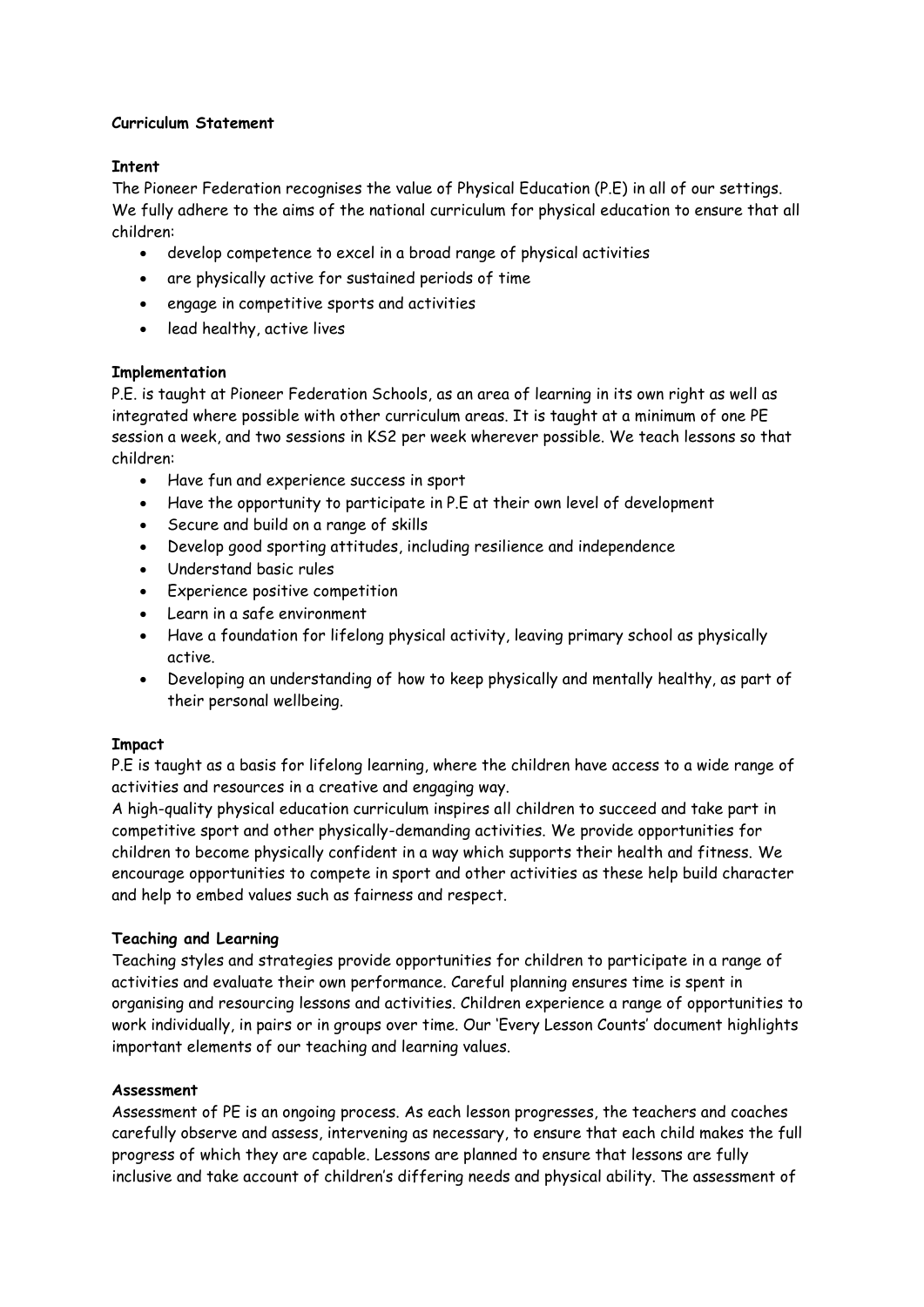PE is completed through our school assessment system in liaison with the teacher, coach and support staff.

## **Planning and Resources**

P.E. equipment is stored safely in the P.E. shed The PE cupboard is locked and only members of staff have access. The storage area is regularly checked by the PE subject leader to check its tidiness and organisation. Staff, are advised to inform the subject leader of broken, damaged or lost equipment so that replacements can be ordered.

# **CPD**

All staff complete CPD audits and regularly attend sessions taught by dedicated PE coaches to observe high quality teaching practice. CPD impact sheets are completed by teachers following these sessions.

# **Primary Sports Funding**

The School work as a collaborative unit in terms of taking all decisions; this will include decisions on funding, resourcing and time tabling. Ultimately, decisions on funding will rest with the Head teacher. The 'PE and Sport Premium' is designed to help primary schools improve the quality of the PE and sport activities they offer their children. Schools receive PE and Sport Premium funding based on the number of children in Years 1 to 6. Information about the school's funding allocation and how it is spent each year is published our schools websites annually.

# **Active Mile**

The Active Mile is an effective initiative which is designed to improve not only the children's fitness, but also their concentration levels, mood, behaviour and general wellbeing. It is 15-20 minutes when children jog or run, around a track, at their own pace, during the school day at a time of the teacher's choosing. We recommend this be during lesson time, so children have their full break / play time. The Active Mile is not Sport or PE, but rather health and wellbeing through physical activity.

It's a simple and straightforward initiative that has been acknowledged for [reducing childhood](http://www.thedailymile.co.uk/research)  [obesity](http://www.thedailymile.co.uk/research) and recognised within the [UK Government's 2018 Childhood Obesity Strategy](https://thedailymile.co.uk/media-centre/news/press-release-lets-get-all-british-primary-school-children-running-a-mile-every-day/).

Pupils in all schools across the federation have a weekly running personal challenge which encourages them to beat their lap totals on a daily basis in order to ensure progress is made. This level of fitness will be assessed and maintained or improved over the coming months and years.

It's clear that, while most children will be happy to return to school and eager to see their friends and teachers after lockdown due to the Covid-19 pandemic, many will be returning with poorer physical and mental health. The Daily Mile can help schools to rebuild their children's fitness and improve their emotional and mental health – all outdoors in the fresh air.

## **Swimming**

At Pioneer federation schools we teach swimming lessons in KS2 classes predominantly, with one school teaching in Reception and KS1.

Each class has a swimming block of lessons which take place offsite at our local swimming pool with qualified swimming teachers.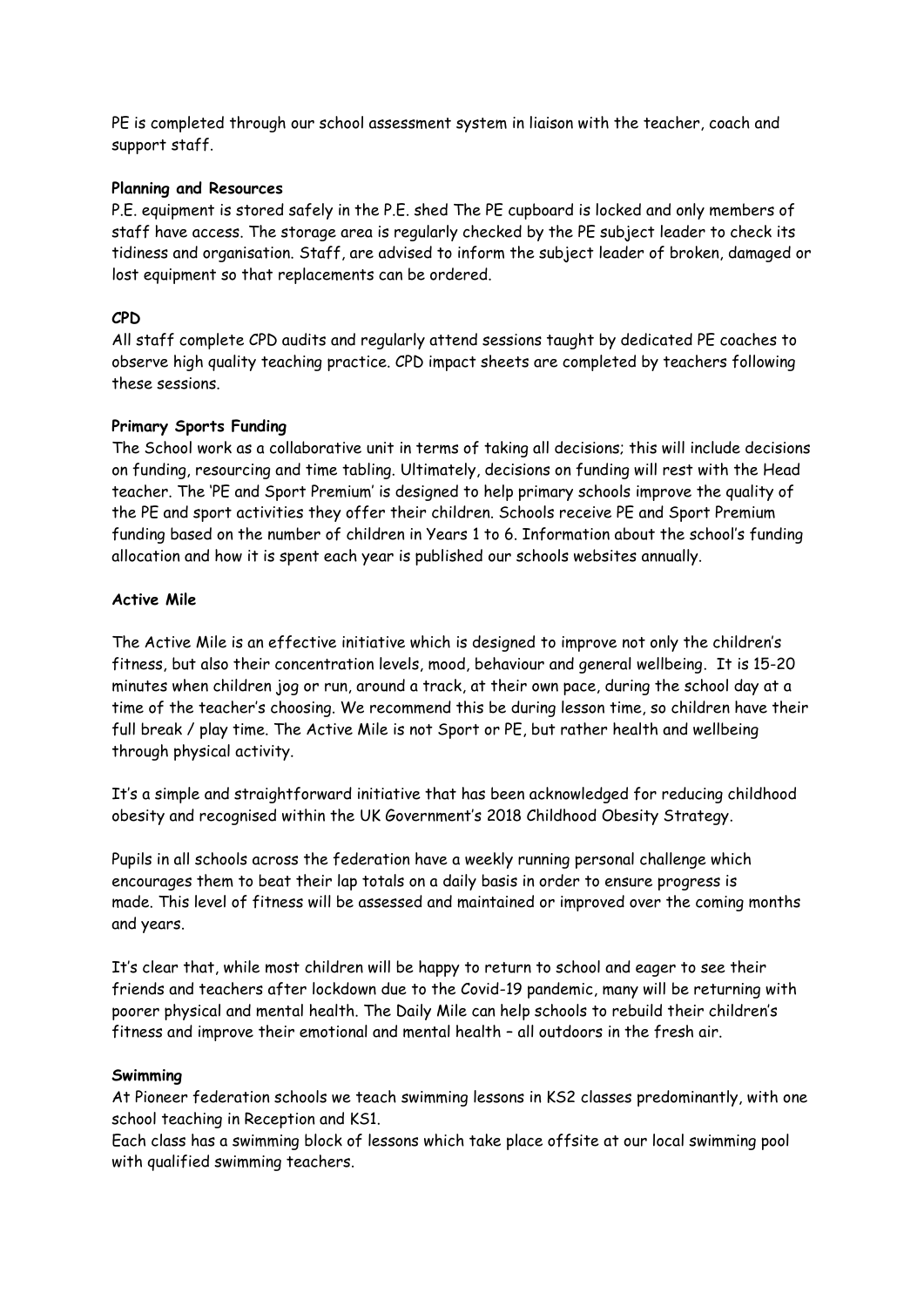# **Equal Opportunities**

As a federation we are committed to promoting equal opportunities irrespective of socioeconomic background, gender, disability and ethnicity in all areas of the curriculum. We believe that children should have equal access to and participation in a range of physical education activities.

# **Inclusion**

At the school we are committed to ensuring that all children participate in PE and physical activity irrespective of any special educational need(s) or physical disability they may have. We believe that children should have equal access to and participation in a range of physical education activities in order to reach their own potential. Research has shown that children ALL participating in PE together proves better outcomes for ALL than not being inclusive.

# **Events**

The subject leaders for PE co-ordinate events across all three schools and invite pupils to attend competitive events within the local community and area. The PE subject leader will liaise with staff to ensure that a range of children are selected for events, and that we provide opportunities for all children including PPG, SEND children or Gifted and Talented children where appropriate.

# **Role of the Subject Leader**

**Training** 

.

- Provide support and training for staff in-house, including the planning, teaching, assessing, and evaluating of the P.E. curriculum.
- Provide up-to-date information for teachers on resources in PE and new initiatives/schemes.
- Seek further training and support from specialist teachers and coaches.
- Over the course of an academic year, ensure all teachers can observe/team teach with specialist teachers, in order to make their contribution sustainable.

# Curriculum

- Complete the Curriculum Map annually.
- Timetable specialist teachers and coaches (liaising with Head).
- Ensure the PE curriculum resources available to teachers are of a good standard and a quantity.
- Promote PE and Sport across the school, encouraging children's participation and celebrating both involvement and success.

# **Organisation**

- Register the school for various cluster sporting events
- To report on school swimming attainment annually and record this online.
- Complete Risk Assessments for sporting events.
- Organise Sports Day(s) annually.
- Report to the Curriculum leader, Head Teacher and Governors on PE.

# Budgeting

• To complete the 'Evidencing the Impact of the Primary PE and Sport Premium' document annually (liaising with the Head).